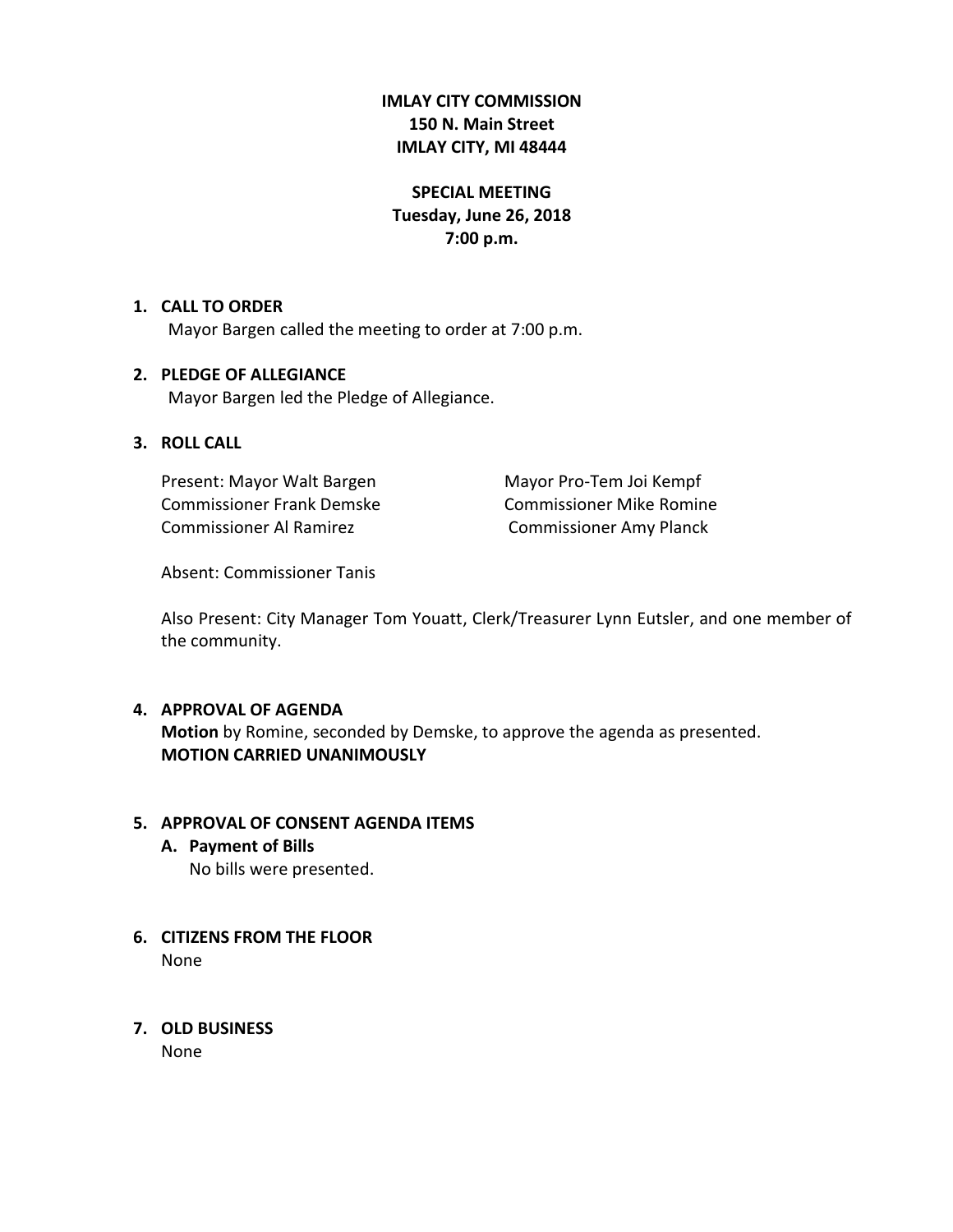#### **8. NEW BUSINESS**

#### **A. Review and Approve TPOAM and POAM**

Tom Youatt presented the TPOAM (Imlay City Public Employees) and POAM (Police Officers Association) contractsreflecting changes to the health insurance, pay increases, and changes in the percentage that the employee contributes to the Pension Fund.

**Motion** by Ramirez, seconded by Romine to approve the POAM Union Contract Agreement for 3 Years as presented, and authorize Mayor Walt Bargen and City Manager Tom Youatt to sign the New Contract as representatives for the City of Imlay City.

#### **ROLL CALL VOTE**

Ayes: Kempf, Demske, Planck, Ramirez, Romine, Bargen Nays: None Absent: Tanis  **MOTION CARRIED UNANIMOUSLY**

**Motion** by Planck, seconded by Kempf to approve the TPOAM Union Contract Agreement for 4 Years as presented, and authorize Mayor Walt Bargen and City Manager Tom Youatt to sign the New Contract as representatives for the City of Imlay City.

#### **ROLL CALL VOTE**

 Ayes: Demske, Planck, Ramirez, Romine, Kempf, Bargen Nays: None Absent: Tanis  **MOTION CARRIED UNANIMOUSLY**

# **B. Employee Wages**

Tom Youatt presented a schedule of pay increases of 3% for all Department Heads, nonunion full-time employees, and non-union part-time employees in accordance with the Union Contracts. City Manager, in accordance with current contract to receive a 4% pay increase. Youatt Recommended a Bonus of \$1000 for the DDA Director, Dana Walker, for her work on the Redevelopment Ready Community program through MEDC. This program qualifies the City to be eligible for additional grants.

**Motion** by Demske, seconded by Kempf to approve the pay increases as presented and a Bonus of \$1000 to DDA Director as presented.

#### **ROLL CALL VOTE**

 Ayes: Demske, Planck, Ramirez, Romine, Kempf, Bargen Nays: None Absent: Tanis  **MOTION CARRIED UNANIMOUSLY**